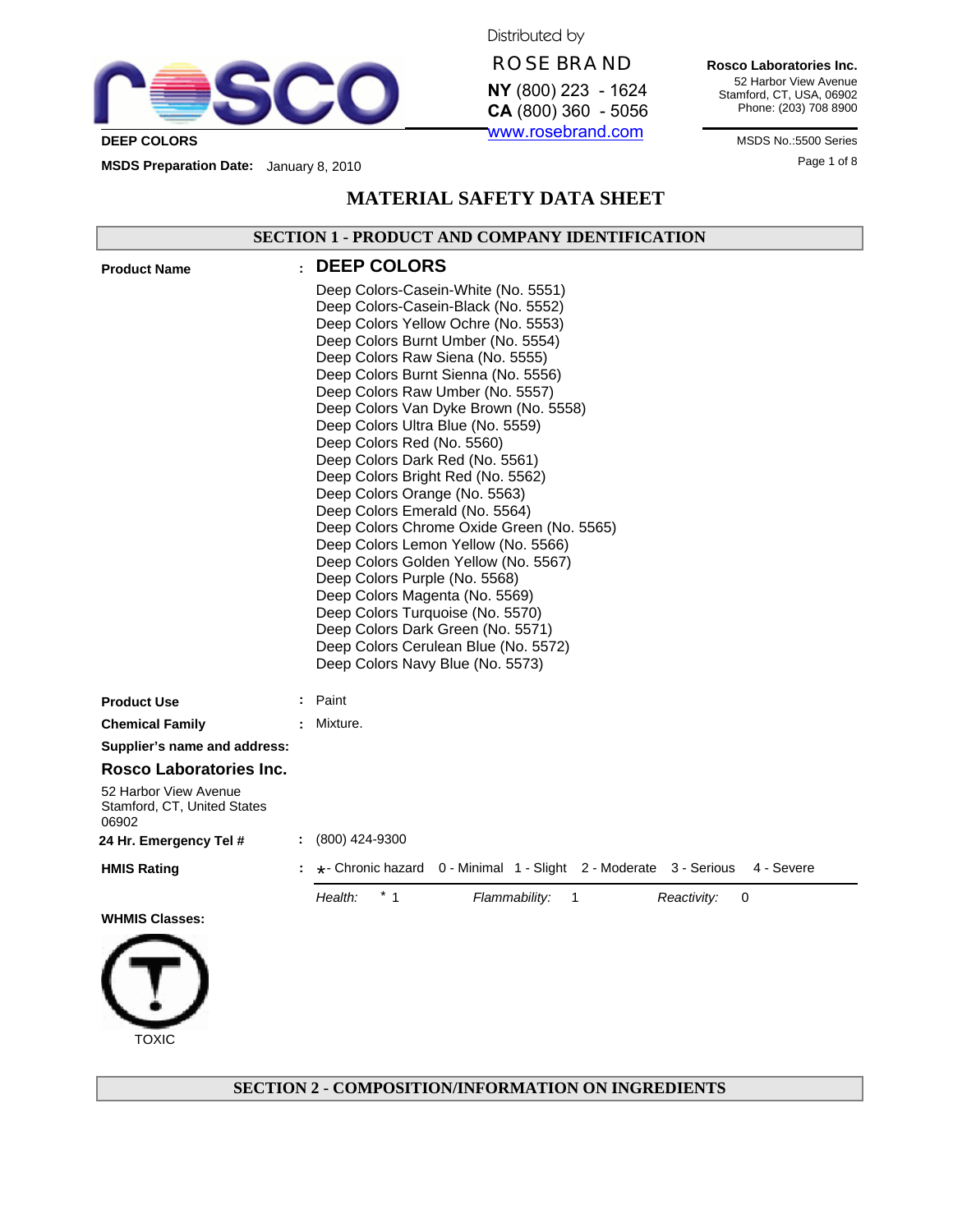

Page 2 of 8 **MSDS Preparation Date:** January 8, 2010

**Rosco Laboratories Inc.** 52 Harbor View Avenue Stamford, CT, USA, 06902 Phone: (203) 708 8900

**DEEP COLORS** MSDS No.:5500 Series

|                                                                                                                                                                                                    |            |             | <b>ACGIH TLV</b>   |                  | <b>OSHA PEL</b>                 |      |
|----------------------------------------------------------------------------------------------------------------------------------------------------------------------------------------------------|------------|-------------|--------------------|------------------|---------------------------------|------|
| Ingredients                                                                                                                                                                                        | CAS#       | % (weight)  | TWA                | <b>STEL</b>      | PEL                             | STEL |
| Deep Colors Burnt Umber                                                                                                                                                                            |            |             |                    |                  |                                 |      |
| <b>Manganese dioxide</b>                                                                                                                                                                           | 1313-13-9  | $1.0 - 5.0$ | N/A <sub>v</sub>   | N/Av             | N/Av                            | N/Av |
| Silica, crystalline-quartz                                                                                                                                                                         | 14808-60-7 | $0.1 - 1.0$ | $0.025$ mg/m3      | N/A <sub>v</sub> | (10)/(%SiO2<br>+ 2) mg/m3       | N/Av |
| Silica, crystalline-cristobalite                                                                                                                                                                   | 14464-46-1 | $3.0 - 7.0$ | $0.025$ mg/m3      | N/A <sub>v</sub> | N/Av                            | N/Av |
| Deep Colors Chromium Oxide Green                                                                                                                                                                   |            |             |                    |                  |                                 |      |
| <b>Chromium oxide</b>                                                                                                                                                                              | 1308-38-9  | $3.0 - 7.0$ | N/A <sub>v</sub>   | N/A <sub>v</sub> | N/Av                            | N/Av |
| <b>Cristobalite</b>                                                                                                                                                                                | 14464-46-1 | $3.0 - 7.0$ | $0.025$ mg/m3      | N/A <sub>v</sub> | N/Av                            | N/Av |
| Deep Colors Dark Green, Deep Colors Navy<br><b>Blue</b>                                                                                                                                            |            |             |                    |                  |                                 |      |
| <b>Cristobalite</b>                                                                                                                                                                                | 14464-46-1 | $3.0 - 7.0$ | $0.025$ mg/m3      | N/A <sub>v</sub> | N/Av                            | N/Av |
| <b>Carbon black</b>                                                                                                                                                                                | 1333-86-4  | $0.1 - 1.0$ | $3.5 \text{ mg/m}$ | N/A <sub>v</sub> | $3.5 \text{ mg/m}$              | N/Av |
| Deep Colors Orange, Deep Colors Lemon<br>Yellow                                                                                                                                                    |            |             |                    |                  |                                 |      |
| <b>Cristobalite</b>                                                                                                                                                                                | 14464-46-1 | $3.0 - 7.0$ | $0.025$ mg/m3      | N/A <sub>v</sub> | N/Av                            | N/Av |
| 2-Butoxyethanol (Glycol Ether)                                                                                                                                                                     | 111-76-2   | $0.1 - 1.0$ | 20 ppm             | N/A <sub>v</sub> | 50 ppm (240<br>mg/m3)<br>(skin) | N/Av |
| Deep Colors Raw Umber, Deep Colors<br><b>Emerald, Deep Colors Magenta</b>                                                                                                                          |            |             |                    |                  |                                 |      |
| <b>Cristobalite</b>                                                                                                                                                                                | 14464-46-1 | $3.0 - 7.0$ | $0.025$ mg/m3      | N/Av             | N/Av                            | N/Av |
| Silica, crystalline-quartz                                                                                                                                                                         | 14808-60-7 | $0.1 - 1.0$ | $0.025$ mg/m3      | N/A <sub>v</sub> | (10)/(%SiO2<br>+ 2) mg/m3       | N/Av |
| Deep Colors Van Dyke Brown                                                                                                                                                                         |            |             |                    |                  |                                 |      |
| <b>Cristobalite</b>                                                                                                                                                                                | 14464-46-1 | $3.0 - 7.0$ | $0.025$ mg/m3      | N/A <sub>v</sub> | N/Av                            | N/Av |
| <b>Carbon black</b>                                                                                                                                                                                | 1333-86-4  | $0.1 - 1.0$ | $3.5 \text{ mg/m}$ | N/A <sub>v</sub> | $3.5 \text{ mg/m}$              | N/Av |
| Silica, crystalline-quartz                                                                                                                                                                         | 14808-60-7 | $0.1 - 1.0$ | $0.025$ mg/m3      | N/Av             | (10)/(%SiO2<br>$+2)$ mg/m3      | N/Av |
| Deep Colors-Casein-Black, Deep Colors<br>Yellow Ochre, Deep Colors Ultra Blue, Deep<br><b>Colors Turquoise, Deep Colors Cerulean Blue</b>                                                          |            |             |                    |                  |                                 |      |
| <b>Cristobalite</b>                                                                                                                                                                                | 14464-46-1 | $1.0 - 5.0$ | $0.025$ mg/m3      | N/A <sub>v</sub> | N/Av                            | N/Av |
| Deep Colors-Casein-White (Cristobalite),<br>Deep Colors Burnt Sienna, Deep Colors Red,<br>Deep Colors Dark Red, Deep Colors Bright<br>Red, Deep Colors Golden Yellow, Deep<br><b>Colors Purple</b> |            |             |                    |                  |                                 |      |
| <b>Cristobalite</b>                                                                                                                                                                                | 14464-46-1 | $3.0 - 7.0$ | $0.025$ mg/m3      | N/Av             | N/Av                            | N/Av |
| Deep Colors-Casein-White (Quartz)                                                                                                                                                                  |            |             |                    |                  |                                 |      |
| Silica, crystalline-quartz                                                                                                                                                                         | 14808-60-7 | $0.1 - 1.0$ | $0.025$ mg/m3      | N/Av             | (10)/(%SiO2<br>$+2)$ mg/m3      | N/Av |

### **SECTION 3 - HAZARDS IDENTIFICATION**

### **EMERGENCY OVERVIEW**

Liquid. Color as per product name. No.5554:Contains a strong oxidizer. May cause skin and eye irritation. Contains material which can cause cancer.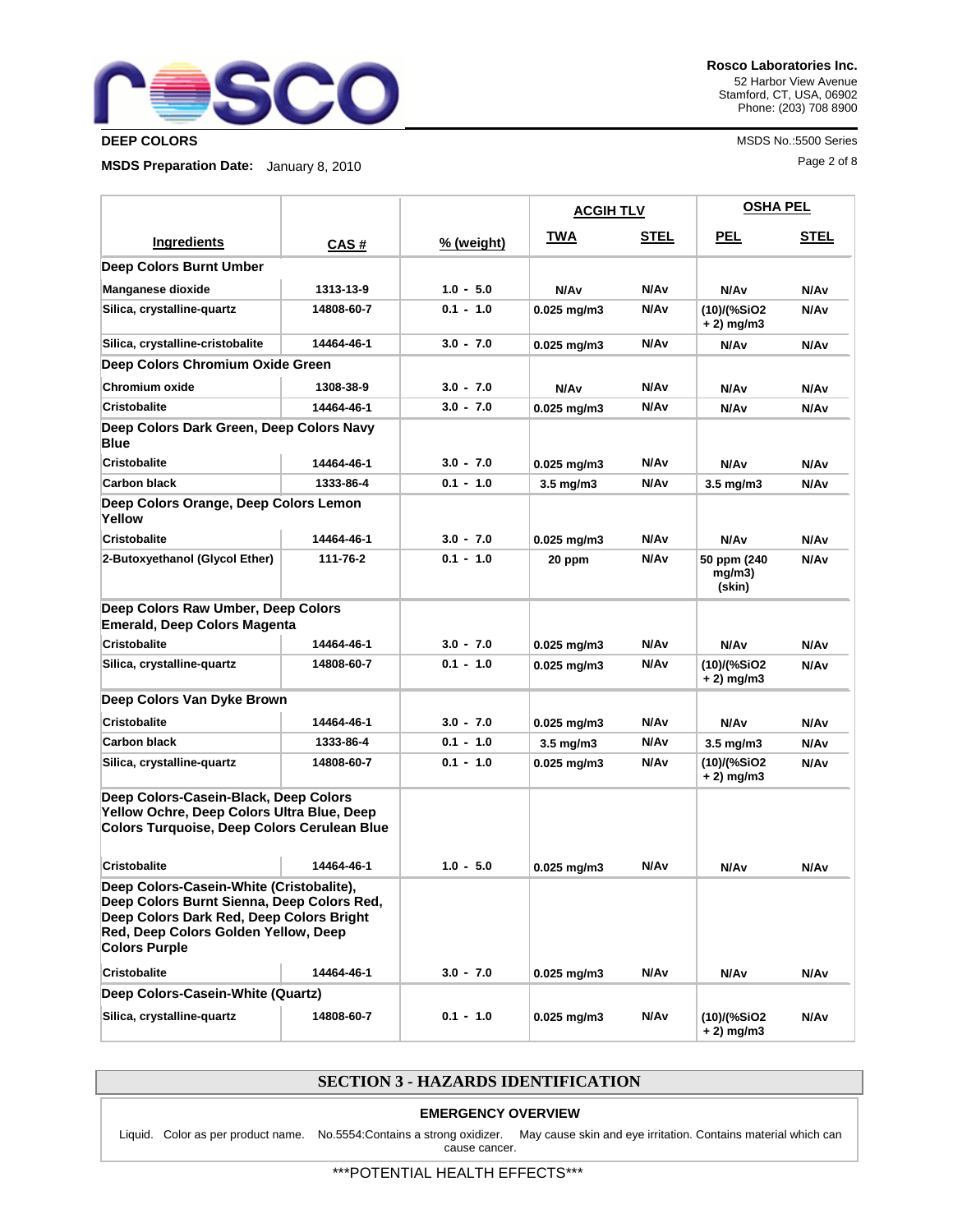

**DEEP COLORS** MSDS No.:5500 Series

| MSDS Preparation Date: January 8, 2010  |                                                                                                                                                                                                                                                                                                                                                                                                                                                                                                                                                                                         | Page 3 of 8    |  |
|-----------------------------------------|-----------------------------------------------------------------------------------------------------------------------------------------------------------------------------------------------------------------------------------------------------------------------------------------------------------------------------------------------------------------------------------------------------------------------------------------------------------------------------------------------------------------------------------------------------------------------------------------|----------------|--|
| <b>Target organs</b>                    | None reported by the manufacturer.                                                                                                                                                                                                                                                                                                                                                                                                                                                                                                                                                      |                |  |
| <b>Routes of exposure</b>               | <i>Inhalation:</i> YES<br>Skin Absorption: YES<br>Skin & Eyes:YES                                                                                                                                                                                                                                                                                                                                                                                                                                                                                                                       | Ingestion: YES |  |
| Potential acute health effects          |                                                                                                                                                                                                                                                                                                                                                                                                                                                                                                                                                                                         |                |  |
| Eyes:                                   | Causes eye irritation. May cause conjunctivitis, irritation, and inflammation of mucous membranes. May cause<br>burning sensation, redness and tearing (watering). Prolonged contact may cause corrosive burns and eye damage.                                                                                                                                                                                                                                                                                                                                                          |                |  |
| Skin:                                   | Irritating to skin. Possible irritation, defatting or dermatitis (rash). Components of the product may be absorbed into the<br>body through the skin. May cause central nervous system depression.                                                                                                                                                                                                                                                                                                                                                                                      |                |  |
| Inhalation:                             | Can cause irritation of the respiratory tract. Prolonged exposure to vapors may be harmful to health. If higher<br>concentrations are inhaled, additional symptoms may include coughing, shortness of breath, headache, nausea,<br>vomiting, dizziness, drowsiness and other central nervous system effects. May cause mucous membrane irritation.<br>Other adverse effects: Asphyxia. Severe lung irritation or lung damage, loss of appetite. Sanding and grinding dusts<br>may be harmful if inhaled. Contains particles which may cause lung damage if inhaled in large quantities. |                |  |
| Ingestion:                              | Lung aspiration hazard. This product may be aspirated (inhaled) into the lungs during ingestion. May cause lung<br>inflammation. May cause mucous membrane irritation. Ingestion may cause symptoms similar to inhalation. May cause<br>gastrointestinal irritation. Gastrointestinal irritation may include abdominal pain, nausea, diarrhea and vomiting. Other<br>adverse effects: intoxication.                                                                                                                                                                                     |                |  |
| <b>Potential chronic health effects</b> |                                                                                                                                                                                                                                                                                                                                                                                                                                                                                                                                                                                         |                |  |
|                                         | Prolonged skin contact may defat the skin and produce dermatitis. Harmful by skin<br>absorption. May cause central nervous system depression.  Prolonged inhalation of vapors<br>may cause lung damage, including chronic bronchitis. Contains crystalline silica; prolonged<br>exposure by inhalation of particles can cause serious lung damage, including silicosis.                                                                                                                                                                                                                 |                |  |
|                                         | Medical conditions aggravated by overexposure<br>: None expected, when used as intended.                                                                                                                                                                                                                                                                                                                                                                                                                                                                                                |                |  |
| <b>Additional health hazards</b>        | Exposure to respirable silica is not possible under normal conditions of use. Crystalline<br>Silica has been classified as a carcinogen in dry powder form only.                                                                                                                                                                                                                                                                                                                                                                                                                        |                |  |
| <b>Potential environmental effects</b>  |                                                                                                                                                                                                                                                                                                                                                                                                                                                                                                                                                                                         |                |  |
|                                         | None reported by the manufacturer.                                                                                                                                                                                                                                                                                                                                                                                                                                                                                                                                                      |                |  |
|                                         | <b>SECTION 4 - FIRST AID MEASURES</b>                                                                                                                                                                                                                                                                                                                                                                                                                                                                                                                                                   |                |  |
| <b>Inhalation</b>                       | If breathed in, move person into fresh air. If breathing has stopped, give artificial respiration.<br>If breathing is difficult, give oxygen by qualified medical personnel only. Seek immediate<br>medical attention/advice.                                                                                                                                                                                                                                                                                                                                                           |                |  |
| <b>Skin contact</b>                     | Flush with plenty of water. Wash off with soap and plenty of water. Remove and wash<br>contaminated clothing before re-use. If irritation persists, seek prompt medical attention.                                                                                                                                                                                                                                                                                                                                                                                                      |                |  |
| Eye contact                             | Rinse immediately with plenty of water, also under the eyelids, for at least 15 minutes. If<br>irritation persists, seek prompt medical attention.                                                                                                                                                                                                                                                                                                                                                                                                                                      |                |  |
| Ingestion                               | Call a physician or Poison Control Centre immediately. Do NOT induce vomiting. Guard<br>against aspiration into lungs by having the individual turn on their left side.                                                                                                                                                                                                                                                                                                                                                                                                                 |                |  |
| <b>Notes For Physician</b>              | Treat symptomatically.                                                                                                                                                                                                                                                                                                                                                                                                                                                                                                                                                                  |                |  |
|                                         | <b>SECTION 5 - FIRE FIGHTING MEASURES</b>                                                                                                                                                                                                                                                                                                                                                                                                                                                                                                                                               |                |  |
| Fire hazards/conditions of flammability |                                                                                                                                                                                                                                                                                                                                                                                                                                                                                                                                                                                         |                |  |
|                                         | Not flammable under normal conditions of handling. This product will not burn, due to its<br>water content.                                                                                                                                                                                                                                                                                                                                                                                                                                                                             |                |  |

# **Flammability classification (OSHA 29 CFR 1910.1200)**

|                                                                        |  | : OSHA Combustible Liquid IIIB.                                        |                                  |             |                 |
|------------------------------------------------------------------------|--|------------------------------------------------------------------------|----------------------------------|-------------|-----------------|
|                                                                        |  |                                                                        |                                  |             |                 |
| <b>Flash point</b>                                                     |  | Not available.                                                         |                                  |             |                 |
| <b>Flash point Method</b>                                              |  | : Not applicable.                                                      | <b>Auto-ignition temperature</b> | <b>COLL</b> | Not available.  |
| Upper flammable limit (% by vol.)<br>Lower flammable limit (% by vol.) |  |                                                                        |                                  |             |                 |
|                                                                        |  | Not applicable.                                                        |                                  |             | Not applicable. |
| Suitable extinguishing media                                           |  |                                                                        |                                  |             |                 |
|                                                                        |  | : Dry chemical, foam, carbon dioxide and water fog.                    |                                  |             |                 |
|                                                                        |  | Explosion data: Sensitivity to mechanical impact / static discharge    |                                  |             |                 |
|                                                                        |  | Not expected to be sensitive to mechanical impact or static discharge. |                                  |             |                 |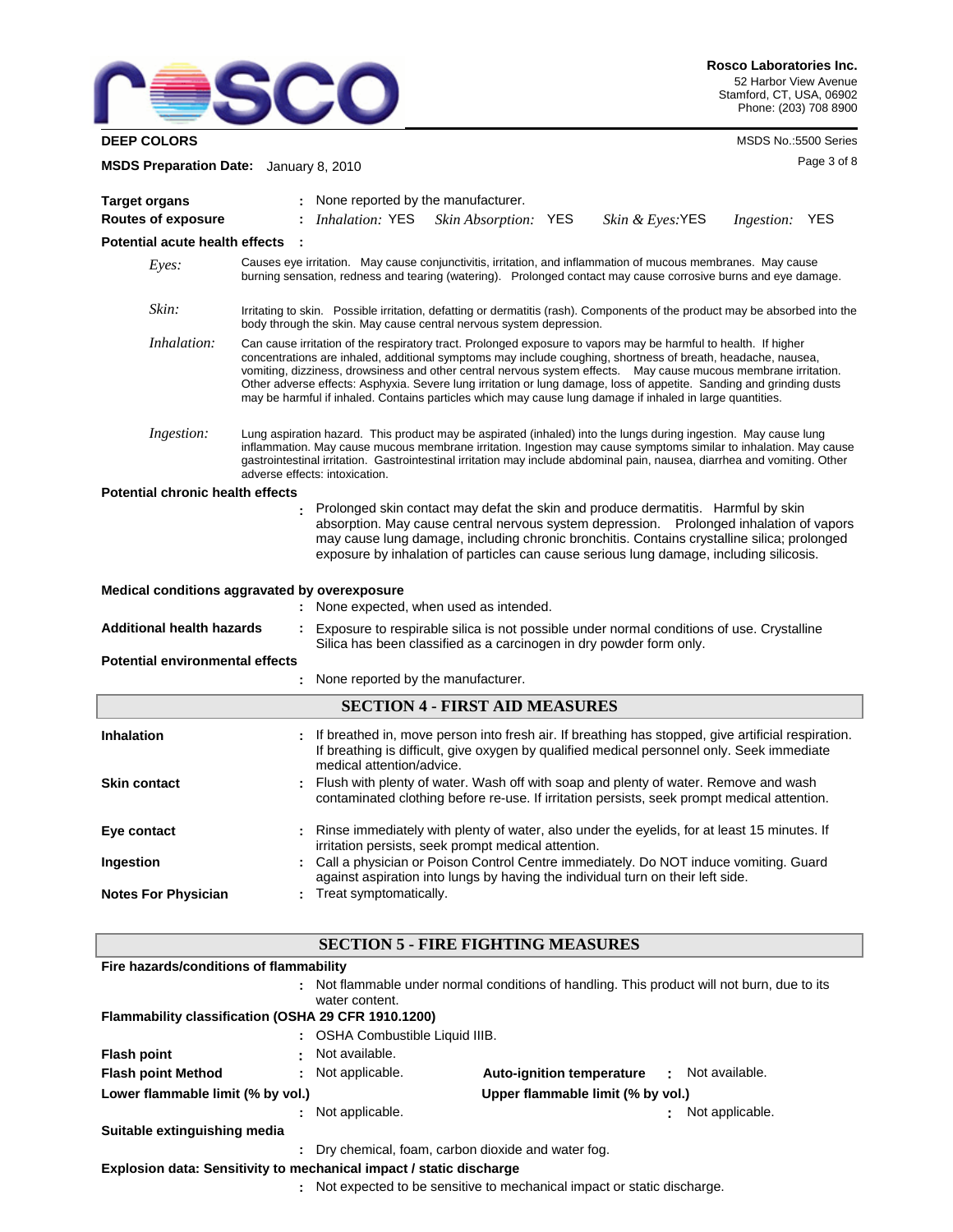

**DEEP COLORS** MSDS No.:5500 Series

Page 4 of 8 **MSDS Preparation Date:** January 8, 2010

### **Special fire-fighting procedures/equipment**

 Firefighters should wear an approved full-face, self-contained breathing apparatus (SCBA) **:** and impervious clothing. Water may be ineffective on fire, but may be helpful in cooling unburned containers. Do not use a solid water stream as it may scatter and spread fire. If water is used, fog nozzles are preferable.

### **Hazardous combustion products**

|                             | : Oxides of carbon, nitrogen, and sulphur. Oxygen. Acrid fumes, toxic gases.    |
|-----------------------------|---------------------------------------------------------------------------------|
| <b>Oxidizing properties</b> | : Contains a strong oxidizer. Contact with combustible material may cause fire. |

|                                  | <b>SECTION 6 - ACCIDENTAL RELEASE MEASURES</b>                                                                                                                                                                                                                                                                                               |  |
|----------------------------------|----------------------------------------------------------------------------------------------------------------------------------------------------------------------------------------------------------------------------------------------------------------------------------------------------------------------------------------------|--|
| <b>Personal precautions</b>      | : All persons dealing with clean-up should wear the appropriate protective equipment<br>including self-contained breathing apparatus. Avoid breathing vapors. Wear resistant<br>clothing and boots.                                                                                                                                          |  |
| <b>Environmental precautions</b> | : Prevent product from entering drains, sewers, waterways and soil.                                                                                                                                                                                                                                                                          |  |
| Spill response/cleanup           | : Eliminate all ignition sources if safe to do so. Ventilate area of release. Use only non-<br>sparking tools and equipment in the clean-up process. Contain and absorb spilled liquid<br>with non-combustible, inert absorbent material (e.g. sand), then place absorbent material<br>into a container for later disposal (see Section 13). |  |
| Containment                      | : Should not be released into the environment. Recover free liquid or cover with inert<br>absorbent material and place into appropriate container for disposal.                                                                                                                                                                              |  |

### **SECTION 7 - HANDLING AND STORAGE**

| Safe Handling procedures    | : Use with adequate ventilation. Avoid breathing vapor or mist. Avoid contact with skin and<br>eyes. Wash hands thoroughly after using this product, and before eating, drinking or<br>smoking. Avoid breathing of dust created by cutting, sanding, or grinding. Sanding and<br>grinding dusts may be harmful if inhaled.  Do not re-use empty containers. Do not<br>puncture container. Keep in properly labeled containers.  Wear suitable protective<br>equipment. Do not ingest. |
|-----------------------------|---------------------------------------------------------------------------------------------------------------------------------------------------------------------------------------------------------------------------------------------------------------------------------------------------------------------------------------------------------------------------------------------------------------------------------------------------------------------------------------|
| <b>Storage requirements</b> | : Store in a cool, dry, well-ventilated area. Keep away from excessive heat, open flames,<br>sparks and other possible sources of ignition. Do not freeze. Keep container tightly closed<br>when not in use. Store in upright position only. Keep out of the reach of children. Empty<br>product containers may contain hazardous product residue.                                                                                                                                    |
| Incompatible materials      | Oxidizing agents. Acids and bases. Aluminum. Ammonium salts.<br>Other: magnesium,<br>chlorinated rubber.                                                                                                                                                                                                                                                                                                                                                                              |
| Special packaging materials |                                                                                                                                                                                                                                                                                                                                                                                                                                                                                       |
|                             | Liquid-proof glass, plastic or non-corrodible metal containers are recommended.                                                                                                                                                                                                                                                                                                                                                                                                       |

# **SECTION 8 - EXPOSURE CONTROLS AND PERSONAL PROTECTION**

| Ventilation and engineering measures  |                                                                                                                                                                                                                                                                                                                                                                                                                                   |
|---------------------------------------|-----------------------------------------------------------------------------------------------------------------------------------------------------------------------------------------------------------------------------------------------------------------------------------------------------------------------------------------------------------------------------------------------------------------------------------|
|                                       | Use general or local exhaust ventilation to maintain air concentrations below recommended<br>exposure limits. Use explosion-proof equipment. Discharge exhaust only in area away from<br>ignition sources.                                                                                                                                                                                                                        |
| <b>Respiratory protection</b>         | Use NIOSH/MSHA approved full-face respirator with an organic vapor cartridge if the<br>recommended exposure limit is exceeded. In order to avoid inhalation of spray-mist and<br>sanding dust, all spraying and sanding must be done wearing adequate respirator.<br>Respirators should be selected based on the form and concentration of contaminants in air,<br>and in accordance with OSHA (29 CFR 1910.134) or CSA Z94.4-02. |
| <b>Skin protection</b>                | : Wear impervious gloves, such as neoprene or nitrile rubber.                                                                                                                                                                                                                                                                                                                                                                     |
| Eye / face protection                 | : Safety glasses with side-shields or chemical splash goggles.                                                                                                                                                                                                                                                                                                                                                                    |
| Other protective equipment            |                                                                                                                                                                                                                                                                                                                                                                                                                                   |
|                                       | Emergency showers and eyewash facilities should be nearby. Depending on conditions of<br>use, safety shoes and additional protective clothing may also be necessary.                                                                                                                                                                                                                                                              |
| <b>General hygiene considerations</b> |                                                                                                                                                                                                                                                                                                                                                                                                                                   |

**:** Wash hands thoroughly after using this product, and before eating, drinking or smoking. Wash hands before breaks and at the end of workday.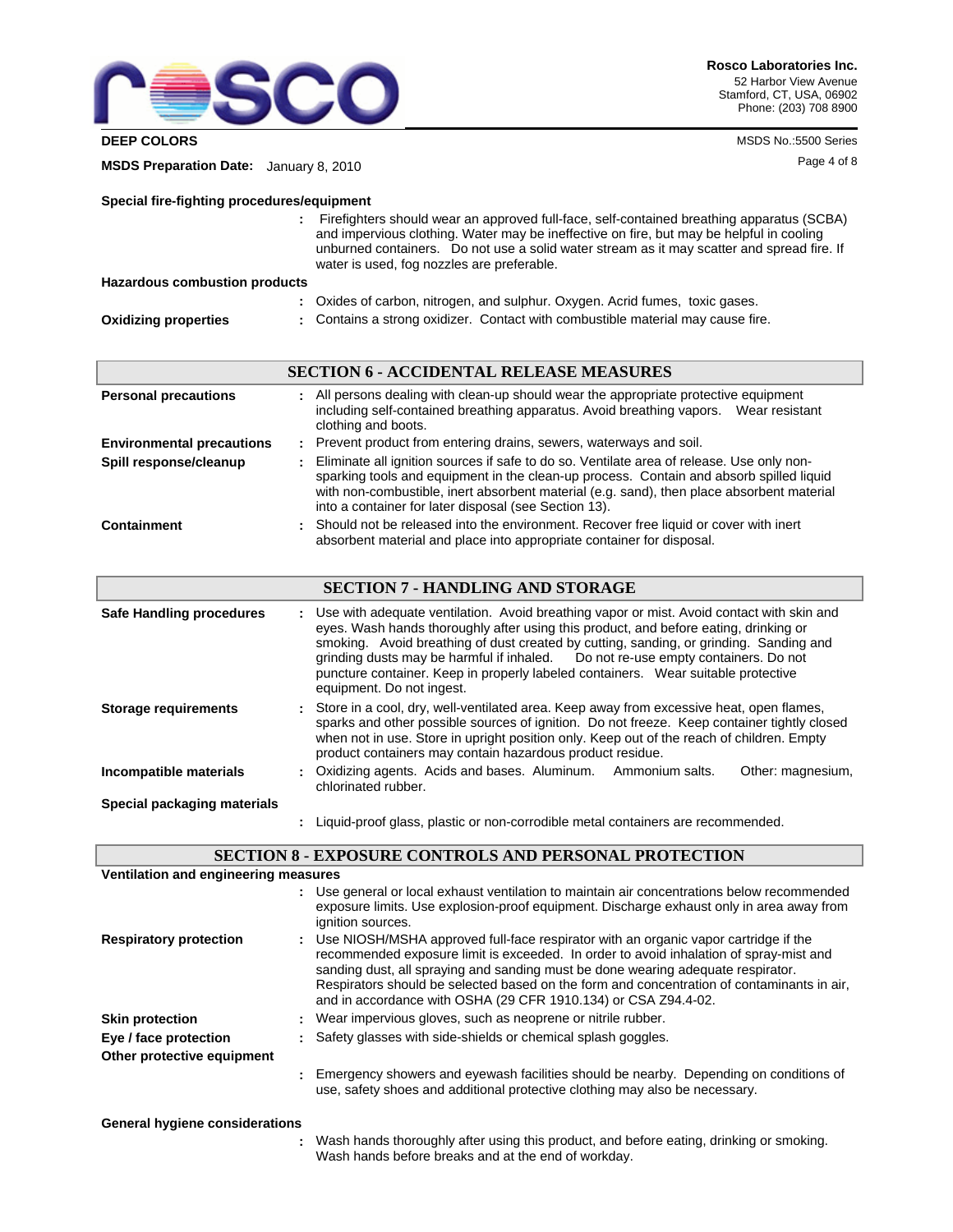

**Rosco Laboratories Inc.** 52 Harbor View Avenue Stamford, CT, USA, 06902 Phone: (203) 708 8900

**DEEP COLORS** MSDS No.:5500 Series

Page 5 of 8 **MSDS Preparation Date:** January 8, 2010

|                                                                      | <b>SECTION 9 - PHYSICAL AND CHEMICAL PROPERTIES</b>                                                                                                                                                                                                                                                                                                                                                                                                                                                                                           |                                           |                                                                                                                                                                                            |
|----------------------------------------------------------------------|-----------------------------------------------------------------------------------------------------------------------------------------------------------------------------------------------------------------------------------------------------------------------------------------------------------------------------------------------------------------------------------------------------------------------------------------------------------------------------------------------------------------------------------------------|-------------------------------------------|--------------------------------------------------------------------------------------------------------------------------------------------------------------------------------------------|
| <b>Physical state</b><br>Odor                                        | $:$ Liquid.<br>Not available.                                                                                                                                                                                                                                                                                                                                                                                                                                                                                                                 | Appearance<br><b>Odor threshold</b>       | : Color as per product name<br>: 2-butoxyethanol: 0.1 ppm                                                                                                                                  |
|                                                                      |                                                                                                                                                                                                                                                                                                                                                                                                                                                                                                                                               |                                           | (detectable); 0.35 ppm<br>(recognizable) (No. 5563,<br>5566)                                                                                                                               |
| рH                                                                   | Not available.                                                                                                                                                                                                                                                                                                                                                                                                                                                                                                                                |                                           |                                                                                                                                                                                            |
| <b>Boiling point</b>                                                 | 100 °C                                                                                                                                                                                                                                                                                                                                                                                                                                                                                                                                        | <b>Specific gravity</b>                   | : 1.0-1.5                                                                                                                                                                                  |
| <b>Melting/Freezing point</b>                                        | Not available.                                                                                                                                                                                                                                                                                                                                                                                                                                                                                                                                | Coefficient of water/oil distribution     |                                                                                                                                                                                            |
| Vapor pressure (mmHg @ 20° C / 68° F)                                |                                                                                                                                                                                                                                                                                                                                                                                                                                                                                                                                               | Solubility in water                       | : Not available.<br>: soluble                                                                                                                                                              |
|                                                                      | 1.4 (No. 5551)<br>1.0 (No. 5552)<br>$0.6 - 1.4$ (No. 5554,<br>5559, 5557, 5564, 5558,<br>5561, 5562, 5570, 5572,<br>5571, 5573, 5565)<br>$0.06 - 1.4$ (No. 5560)<br>0.6-33 (No. 5563, 5566,<br>5567)<br>2.0 (No. 5568)<br>1.0 @ 35°C (No. 5555)<br>Not available. (No.<br>5553, 5556, 5569)                                                                                                                                                                                                                                                   |                                           |                                                                                                                                                                                            |
| Vapor density (Air = $1$ )                                           | : Heavier than air.                                                                                                                                                                                                                                                                                                                                                                                                                                                                                                                           | Evaporation rate (n-Butyl acetate $= 1$ ) | : Slower than n-butyl acetate                                                                                                                                                              |
| Volatile organic Compounds (VOC's) (lbs/gal;g/l)<br><b>Viscosity</b> | $\therefore$ 0.24 / 28.00 (No. 5551,<br>5552, 5564, 5573)<br>$0.41 / 50.00$ (No. 5560,<br>5570, 5572, 5565)<br>0.25 / 30.51 (No. 5559,<br>5557)<br>$0.30 / 36.84$ (No. 5553)<br>0.28 / 34.22 (No. 5555)<br>$0.33 / 40.09$ (No. 5556)<br>$0.19 / 23.56$ (No. 5569)<br>$0.36 / 43.81$ (No. 5558)<br>$0.46 / 55.63$ (No. 5563)<br>$0.49 / 59.44$ (No. 5566)<br>0.39 / 47.32 (No. 5561)<br>0.18 / 22.78 (No. 5562)<br>0.62 / 74.86 (No. 5567)<br>$0.42 / 50.67$ (No. 5568)<br>0.73 / 87.93 (No. 5571)<br>0.22 / 26.78 (No.5554)<br>Not available. | Volatiles (% by weight)                   | 46.69<br>No. 5554: 55.29                                                                                                                                                                   |
| <b>Special Remarks On Fire Hazards</b>                               |                                                                                                                                                                                                                                                                                                                                                                                                                                                                                                                                               |                                           |                                                                                                                                                                                            |
|                                                                      | May irritate skin.                                                                                                                                                                                                                                                                                                                                                                                                                                                                                                                            |                                           | Not flammable under normal conditions of use. This product will not burn, due to its water<br>content. May spatter if the temperature exceeds the boiling point. Vapors may irritate eyes. |
|                                                                      | <b>SECTION 10 - REACTIVITY AND STABILITY DATA</b>                                                                                                                                                                                                                                                                                                                                                                                                                                                                                             |                                           |                                                                                                                                                                                            |
| <b>Stability and reactivity</b>                                      | Stable under normal conditions.                                                                                                                                                                                                                                                                                                                                                                                                                                                                                                               |                                           |                                                                                                                                                                                            |
| <b>Hazardous polymerization</b>                                      | Will not occur.                                                                                                                                                                                                                                                                                                                                                                                                                                                                                                                               |                                           |                                                                                                                                                                                            |

**Conditions to avoid <b>Exe** : High temperatures. Keep away from excessive heat, open flames, sparks and other

**:**

possible sources of ignition. Oxidizing agents. Do not freeze.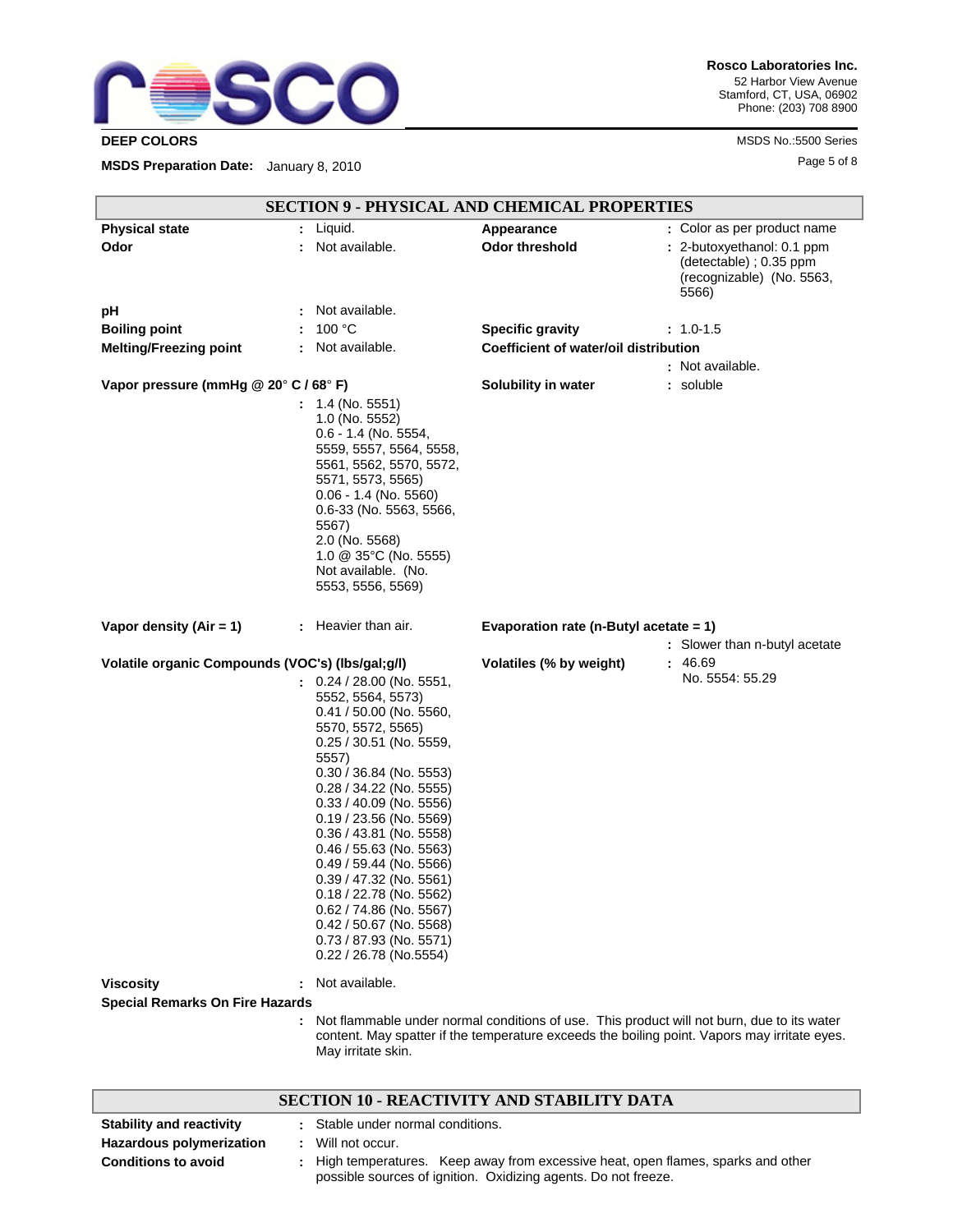

**Rosco Laboratories Inc.** 52 Harbor View Avenue Stamford, CT, USA, 06902 Phone: (203) 708 8900

**DEEP COLORS** MSDS No.:5500 Series

Page 6 of 8 **MSDS Preparation Date:** January 8, 2010

### **Materials To Avoid And Incompatibility**

See Section 7 (Handling and Storage) section for further details. **:**

**Hazardous decomposition products**

**:** See hazardous combustion products.

# **SECTION 11 - TOXICOLOGICAL INFORMATION**

|                                                                                                                                        | $LC_{50}(4hr)$                                        | $LD_{50}$                              |                      |  |
|----------------------------------------------------------------------------------------------------------------------------------------|-------------------------------------------------------|----------------------------------------|----------------------|--|
| Ingredients                                                                                                                            | inh, rat                                              | oral                                   | dermal               |  |
| Deep Colors Burnt Umber                                                                                                                |                                                       |                                        |                      |  |
| Manganese dioxide                                                                                                                      | N/Av                                                  | 3478 mg/kg (rat)                       | N/Av                 |  |
| Silica, crystalline-quartz                                                                                                             | N/A <sub>v</sub>                                      | N/Av                                   | N/Av                 |  |
| Silica, crystalline-cristobalite                                                                                                       | N/Av                                                  | N/Av                                   | N/Av                 |  |
| Deep Colors Chromium Oxide Green                                                                                                       |                                                       |                                        |                      |  |
| Chromium oxide                                                                                                                         | N/Av                                                  | N/Av                                   | N/Av                 |  |
| Cristobalite                                                                                                                           | N/Av                                                  | N/Av                                   | N/Av                 |  |
| Deep Colors Dark Green, Deep Colors Navy Blue                                                                                          |                                                       |                                        |                      |  |
| Cristobalite                                                                                                                           | N/Av                                                  | N/A <sub>v</sub>                       | N/Av                 |  |
| Carbon black                                                                                                                           | 6750 mg/m3/4H (rat)                                   | >15,400 mg/kg (rat)                    | >3000 mg/kg (rabbit) |  |
| Deep Colors Orange, Deep Colors Lemon Yellow                                                                                           |                                                       |                                        |                      |  |
| Cristobalite                                                                                                                           | N/Av                                                  | N/Av                                   | N/Av                 |  |
| 2-Butoxyethanol (Glycol Ether)                                                                                                         | 450 ppm/4H (rat)                                      | 470 mg/kg (rat); 320 mg/kg<br>(rabbit) | 400 mg/kg (rabbit)   |  |
| Deep Colors Raw Umber, Deep Colors Emerald, Deep Colors Magenta                                                                        |                                                       |                                        |                      |  |
| Cristobalite                                                                                                                           | N/A <sub>v</sub>                                      | N/A <sub>v</sub>                       | N/Av                 |  |
| Silica, crystalline-quartz                                                                                                             | N/Av                                                  | N/Av                                   | N/A <sub>v</sub>     |  |
| Deep Colors Van Dyke Brown                                                                                                             |                                                       |                                        |                      |  |
| Cristobalite                                                                                                                           | N/Av                                                  | N/Av                                   | N/Av                 |  |
| Carbon black                                                                                                                           | 6750 mg/m3/4H (rat)                                   | >15,400 mg/kg (rat)                    | >3000 mg/kg (rabbit) |  |
| Silica, crystalline-quartz                                                                                                             | N/Av                                                  | N/Av                                   | N/Av                 |  |
| Deep Colors-Casein-Black, Deep Colors Yellow Ochre, Deep Colors Ultra Blue, Deep Colors Turquoise, Deep Colors<br><b>Cerulean Blue</b> |                                                       |                                        |                      |  |
| Cristobalite                                                                                                                           | N/Av                                                  | N/Av                                   | N/Av                 |  |
| Deep Colors-Casein-White (Cristobalite), Deep Colors Burnt Sienna, Deep Colors Red, Deep Colors Dark Red, Deep                         |                                                       |                                        |                      |  |
| Colors Bright Red, Deep Colors Golden Yellow, Deep Colors Purple<br>Cristobalite                                                       | N/A <sub>v</sub>                                      | N/A <sub>v</sub>                       |                      |  |
|                                                                                                                                        |                                                       |                                        | N/Av                 |  |
| Deep Colors-Casein-White (Quartz)                                                                                                      |                                                       |                                        |                      |  |
| Silica, crystalline-quartz                                                                                                             | N/Av                                                  | N/Av                                   | N/Av                 |  |
| Toxicological data                                                                                                                     | Low order of toxicity for normal industrial handling. |                                        |                      |  |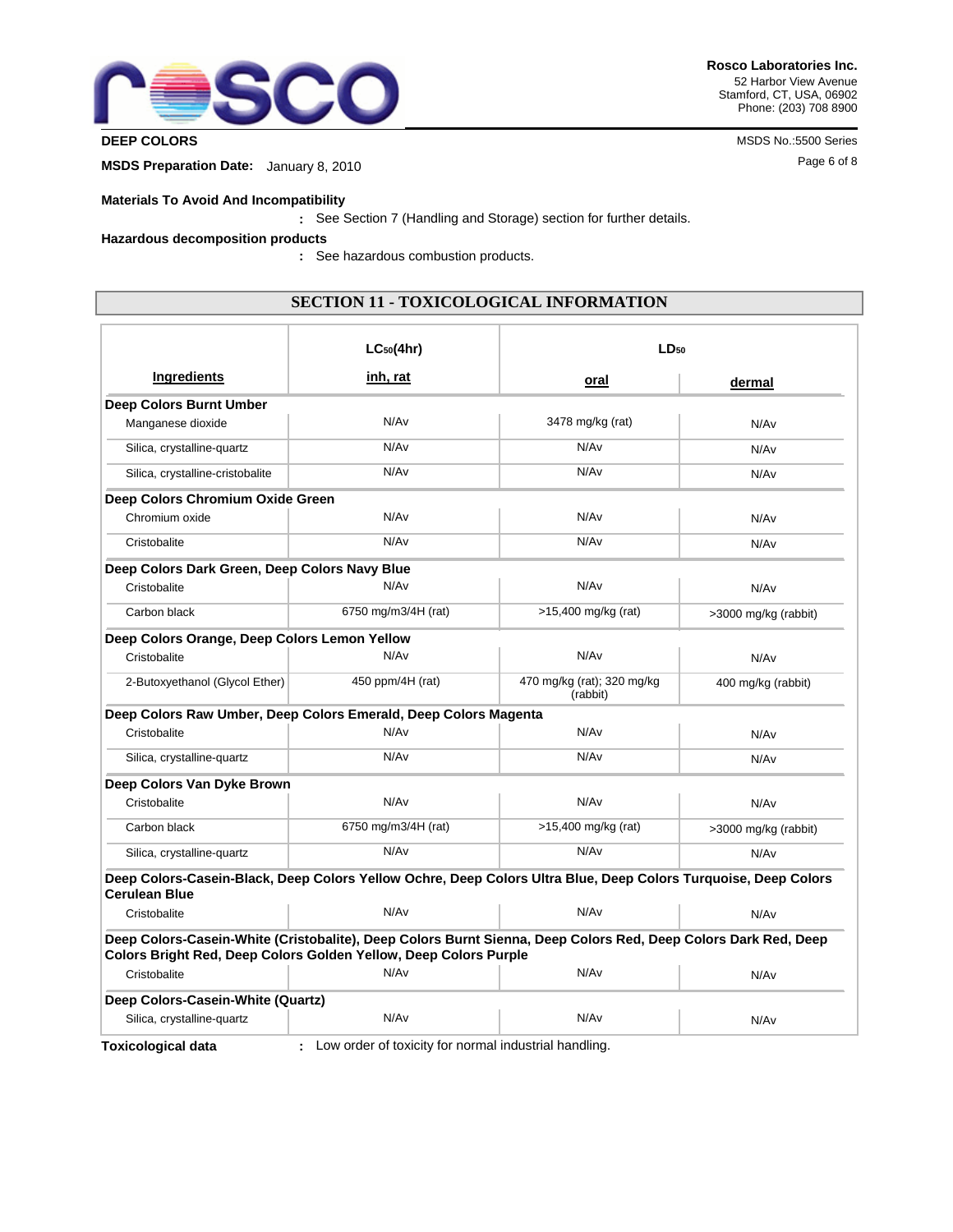

**DEEP COLORS** MSDS No.:5500 Series

Page 7 of 8 **MSDS Preparation Date:** January 8, 2010

| <b>Carcinogenic status</b>   | : Contains Crystalline silica. Crystalline silica is classified as carcinogenic by IARC (Group 1),<br>the ACGIH (Category A2) and the NTP (Group 1 - Known human carcinogen). Contains<br>crystalline silica; prolonged exposure by inhalation of particles can cause serious lung<br>damage, including silicosis. Crystalline Silica has been classified as a carcinogen in dry<br>powder form only. Exposure to respirable silica is not possible under normal conditions of<br>use.<br>No. 5558, 5571, 5573: This product contains Carbon black, an IARC Group 2B carcinogen.<br>No. 5563, 5566: Contains 2-Butoxyethanol. 2-Butoxyethanol is classified as a confirmed<br>animal carcinogen by ACGIH (Group A3). |
|------------------------------|----------------------------------------------------------------------------------------------------------------------------------------------------------------------------------------------------------------------------------------------------------------------------------------------------------------------------------------------------------------------------------------------------------------------------------------------------------------------------------------------------------------------------------------------------------------------------------------------------------------------------------------------------------------------------------------------------------------------|
| <b>Reproductive effects</b>  | : Not expected to have other reproductive effects.                                                                                                                                                                                                                                                                                                                                                                                                                                                                                                                                                                                                                                                                   |
| <b>Teratogenicity</b>        | : Not expected to be a teratogen.                                                                                                                                                                                                                                                                                                                                                                                                                                                                                                                                                                                                                                                                                    |
| <b>Mutagenicity</b>          | Not expected to be mutagenic in humans.                                                                                                                                                                                                                                                                                                                                                                                                                                                                                                                                                                                                                                                                              |
| <b>Reproductive Effects</b>  | : Not expected to have other reproductive effects.                                                                                                                                                                                                                                                                                                                                                                                                                                                                                                                                                                                                                                                                   |
| <b>Irritancy</b>             | : Eyes, skin, respiratory system and digestive system.                                                                                                                                                                                                                                                                                                                                                                                                                                                                                                                                                                                                                                                               |
| Sensitization to material    | : Not expected to be a sensitizer.                                                                                                                                                                                                                                                                                                                                                                                                                                                                                                                                                                                                                                                                                   |
| <b>Synergistic materials</b> | : None reported by the manufacturer.                                                                                                                                                                                                                                                                                                                                                                                                                                                                                                                                                                                                                                                                                 |

# **SECTION 12 - ECOLOGICAL INFORMATION**

| <b>Environmental effects</b>            | : None known or reported by the manufacturer.                                               |
|-----------------------------------------|---------------------------------------------------------------------------------------------|
| Important environmental characteristics |                                                                                             |
|                                         | : None known or reported by the manufacturer.                                               |
| Ecotoxicological                        | No data is available on the product itself.                                                 |
|                                         |                                                                                             |
|                                         | <b>SECTION 13 - DISPOSAL CONSIDERATIONS</b>                                                 |
| <b>Handling for Disposal</b>            | : See Section 7 (Handling and Storage) section for further details.                         |
| <b>Methods of Disposal</b>              | Dispose in accordance with all applicable federal, state, provincial and local requlations. |

**Methods of Disposal :** Dispose in accordance with all applicable federal, state, provincial and local regulations. Contact your local, state, provincial or federal environmental agency for specific rules. Do not puncture or incinerate. Contact waste disposal services.

# **SECTION 14 - TRANSPORTATION INFORMATION**

| Regulatory<br><b>Information</b>                     | <b>UN Number</b> | <b>Shipping Name</b> | <b>Class</b>  | Packing<br>Group | Label |
|------------------------------------------------------|------------------|----------------------|---------------|------------------|-------|
| <b>ICAO/IATA</b>                                     | None             | Not regulated.       | Not regulated | -None-           |       |
| <b>ICAO/IATA</b><br><b>Additional</b><br>information | None.            |                      |               |                  |       |
| <b>TDG</b>                                           | None             | Not regulated.       | Not regulated | -None-           |       |
| <b>TDG</b><br><b>Additional</b><br>information       | None.            |                      |               |                  |       |
| 49CFR/DOT                                            | None             | Not regulated.       | Not regulated | -None-           |       |
| 49CFR/DOT<br><b>Additional</b><br>information        | None.            |                      |               |                  |       |
| <b>IMDG</b>                                          | None             | Not regulated.       | Not regulated | -None-           |       |